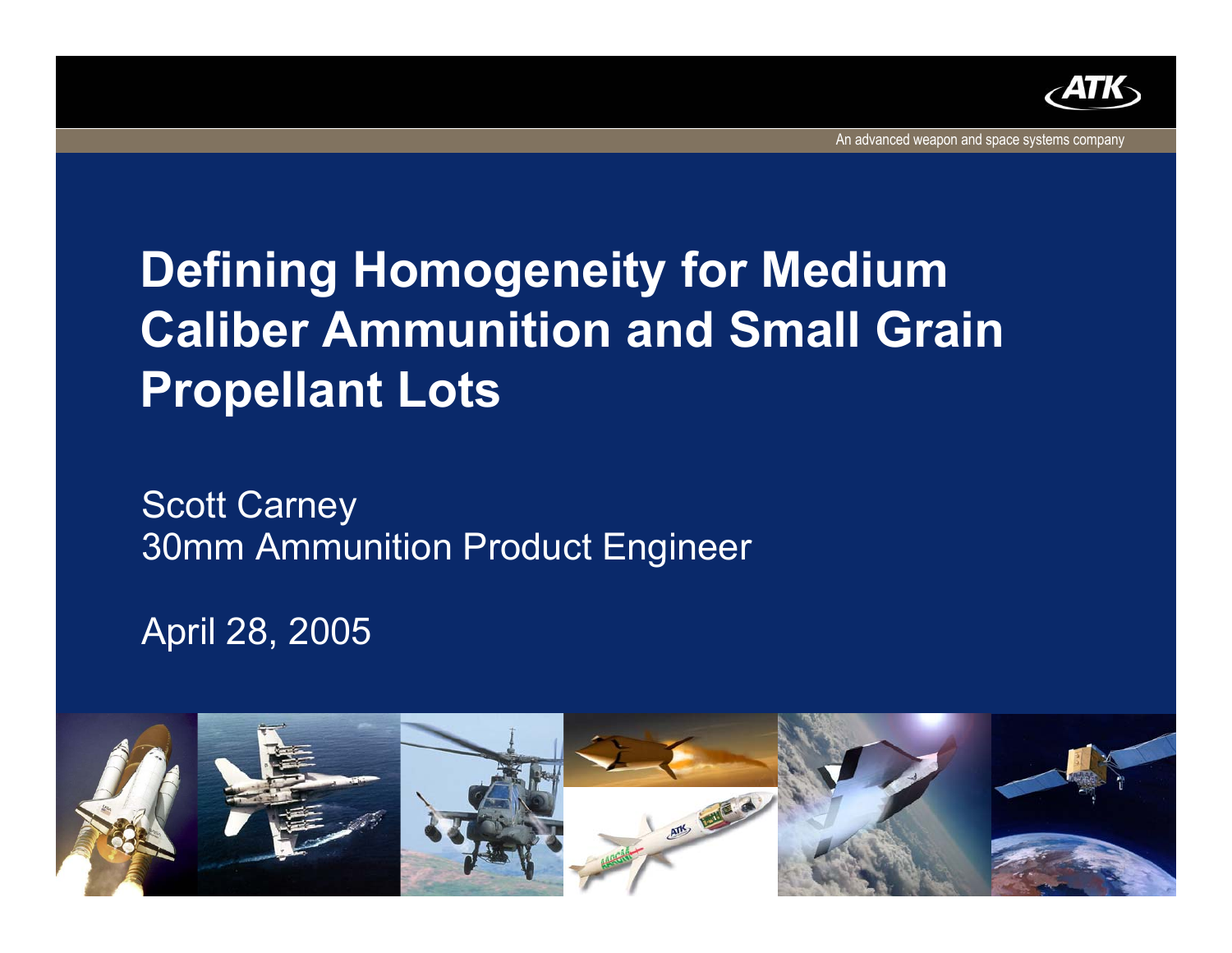### **Background**



#### • **30mm GAU-8/A gun system requires potassium (K) salts to prevent secondary gun gas ignition (SGGI) at the muzzle**

– 1.7% K salts minimum required in each cartridge (lower performance limit)

#### • **Propellant requirements**

- 1.90% to 2.20% K salts
- Specification allowed averaging of samples to determine final value
- Homogeneity requirement poorly defined
- **Use distribution of flash suppressant (FS) grains to determine homogeneity**
	- Propellant contains ~3% by weight of FS grains to adjust K salts

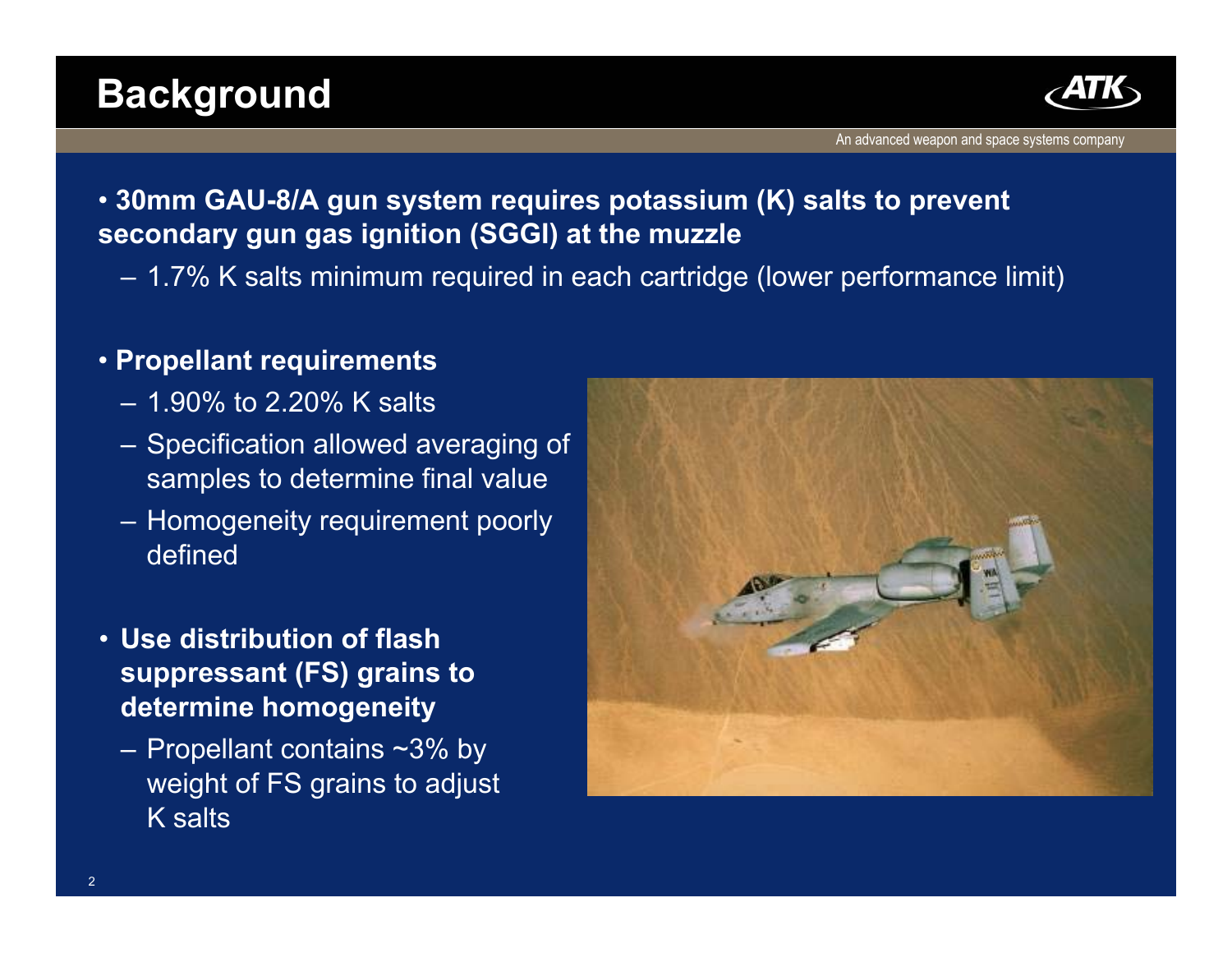### **Past Practices**



#### • **Baseline determined prior to beginning investigation**

- 3 x 30 g samples pulled every 5000 lb.
- Analyzed by Atomic Absorption Spectroscopy (AAS)
- Average = 2.10% K salts (SD = 0.15%)
- Relative SD = 7.1%

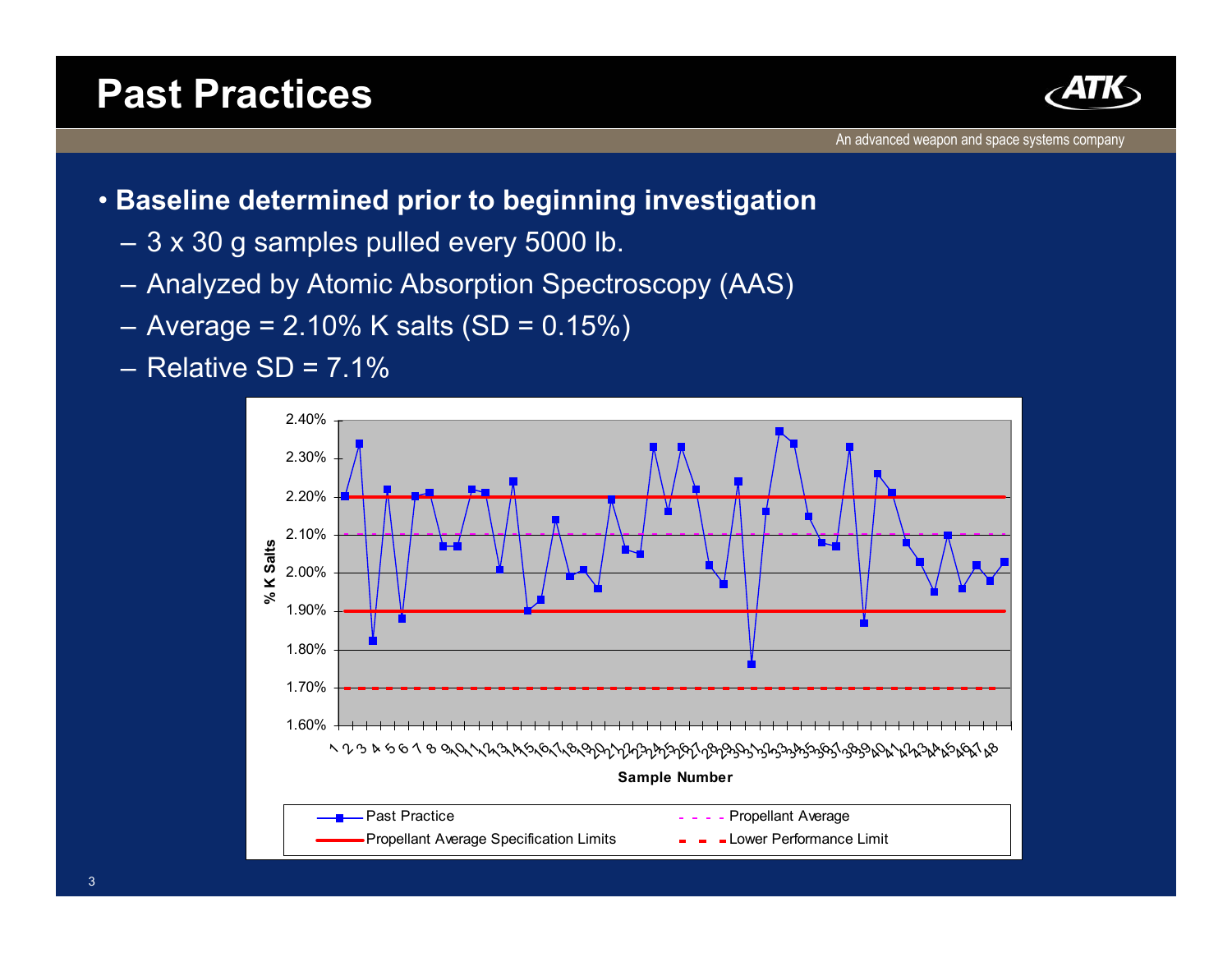# **Historical Ambiguity of Homogeneity**



#### • **Webster's Dictionary**

– "Of the same or a similar kind."

#### • **MIL-STD-1168B for Ammunition Lot Numbering and Ammunition Data Card**

– "When all units of product in an ammunition lot have been produced by one manufacturer, in one unchanged process, under stable conditions of production, in accordance with the same drawings, the same specifications and any revisions thereto, a 'state of homogeneity' shall exist."

#### • **30mm propellant specification DS 8560**

– "The procedure utilized for the blending of propellant, sublots and/or batches to form a lot shall result in a homogeneous mixture."

> **A new quantitative and qualitative definition of homogeneity is needed**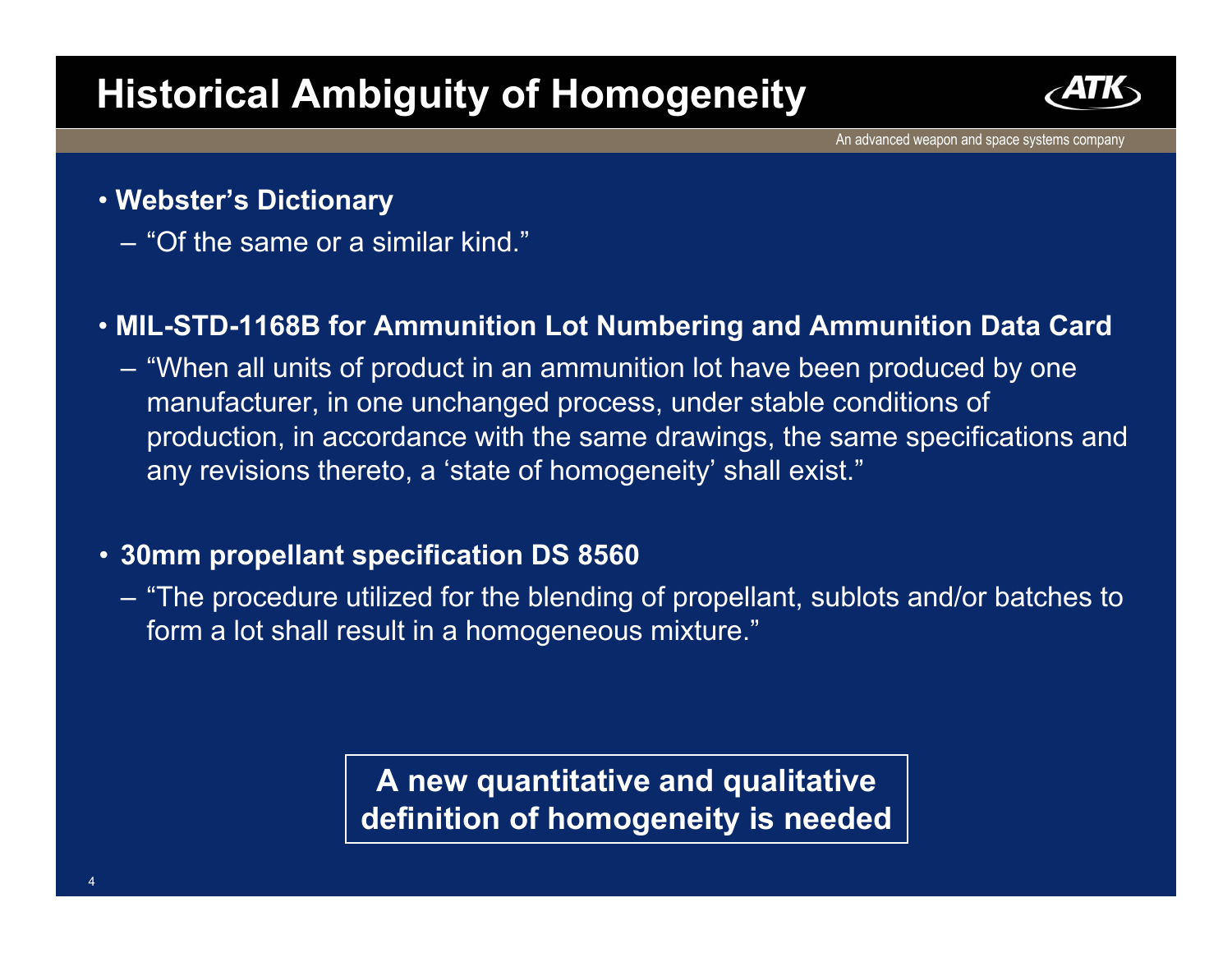### **Proposed Definition of Homogeneity**



#### • **ATK and Hill Air Force Base (HAFB) teamed to write a new definition**

– "The procedure utilized for the blending of propellant sublots and/or batches to form a lot shall be such that random samples have the same characteristics as the entire lot. "

#### • **With the qualitative definition completed, unanswered questions remained for the quantitative definition**

- What is the ideal sample size?
- What analytical method would be used?
- How would the sample be obtained?
- How many samples will be needed?

**Find a model to measure homogeneity**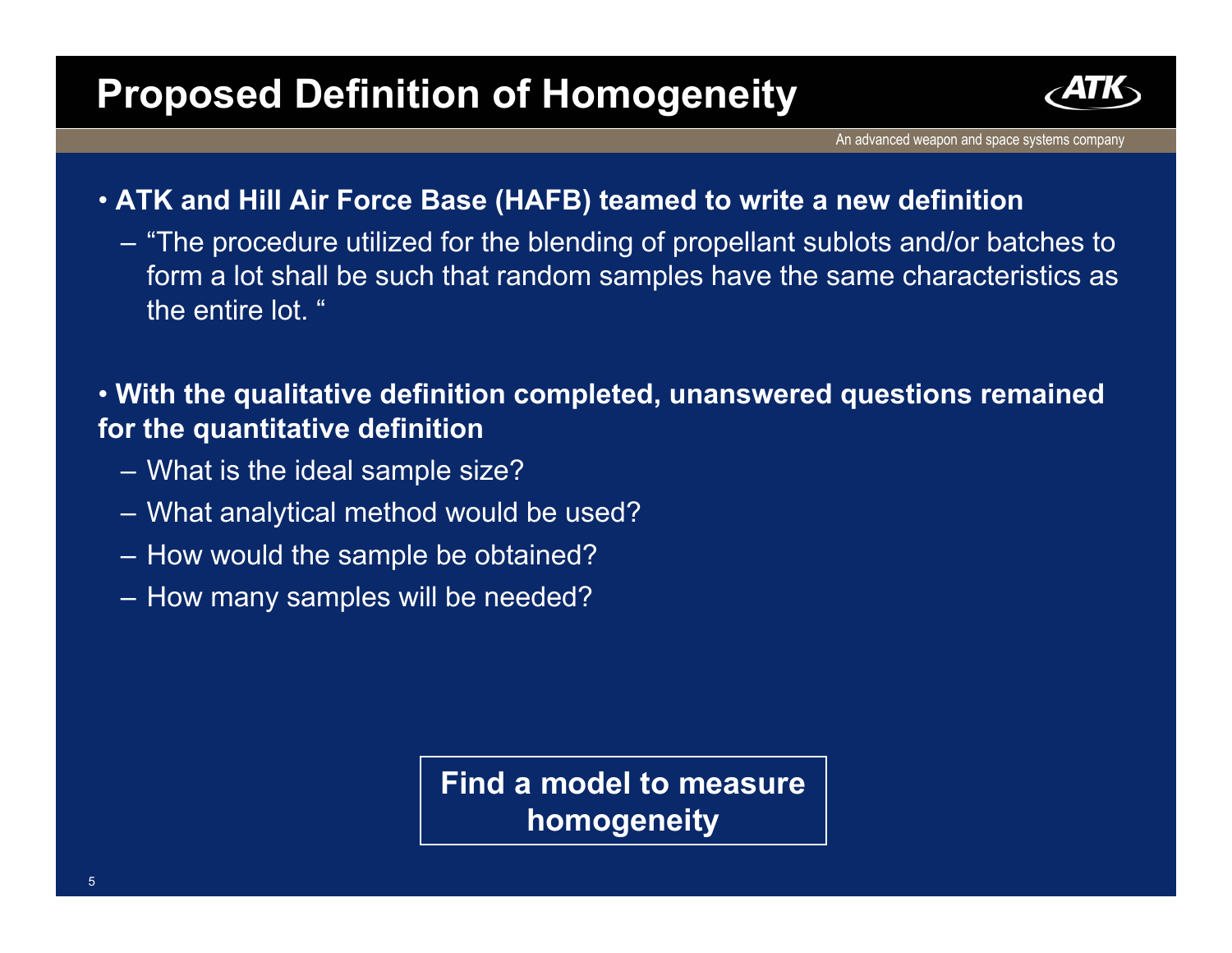### **Basis for Homogeneity Parameters**



An advanced weapon and space systems company

#### • **ATK retained the services of Jenike & Johanson (J & J)**

- A bulk solids flow engineering consulting firm
- Extensive background in blending
- Pharmaceutical industry experience
- Involved in Federal Court case to define homogeneity

#### • **FDA definition utilized as starting point**

- FDA: Finished product at USP I stage testing
	- Sample 30 units and test 10 (N = 10)
	- Limits
		- Mean within 90-110%
		- Relative standard deviation (RSD = σ/avg.) ≤ 6%
		- All individual results are within range of 85 to 115% of label claim

**FDA requirement is tighter than past practice**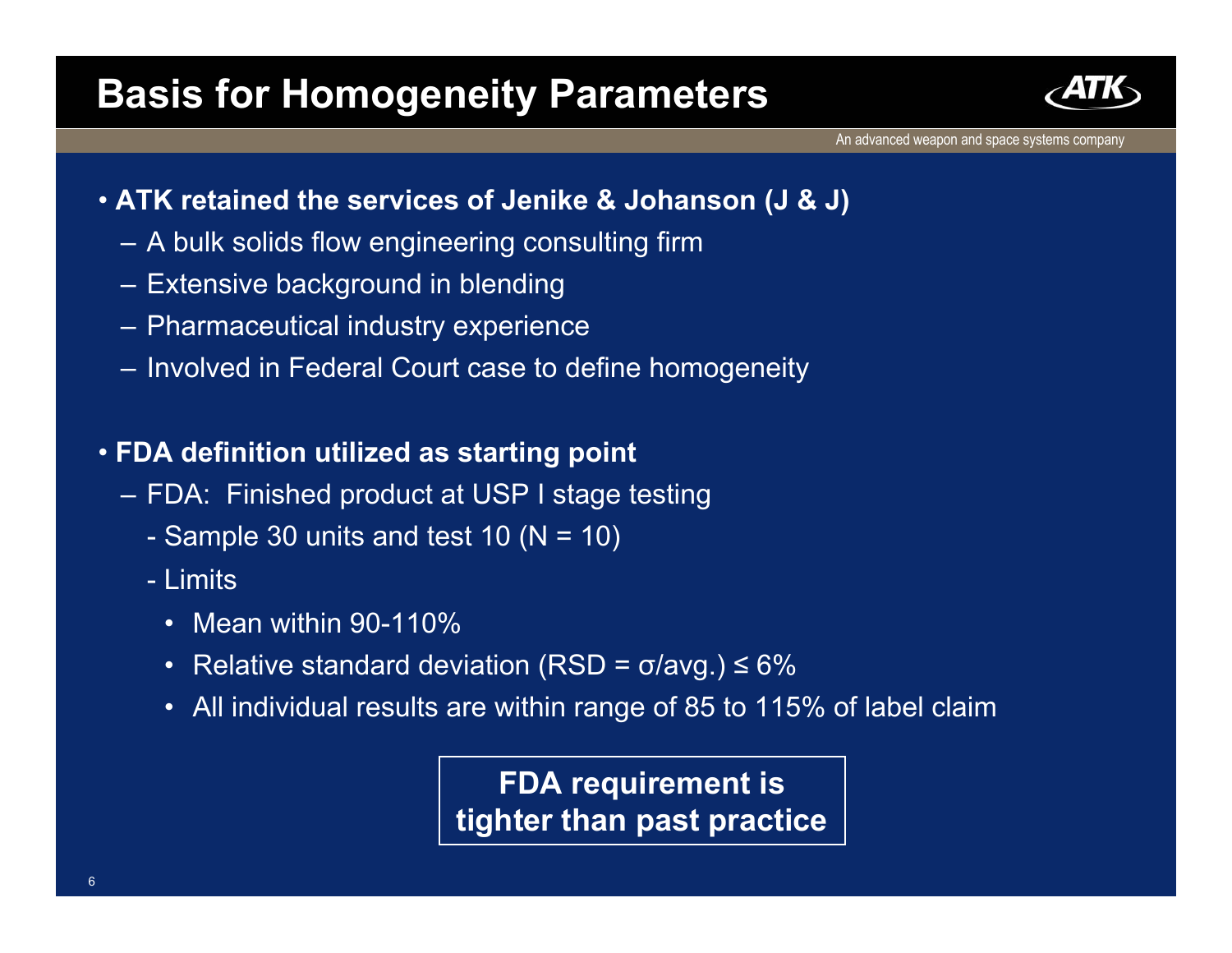### **Determining a Sufficient Sample Size**



#### • **Sample size effects analytical results**

–The smaller the sample size, the greater the effect of each FS grain

|                      | Number of FS Grains in Sample (g) |       |       |       |        |         |          |  |  |  |
|----------------------|-----------------------------------|-------|-------|-------|--------|---------|----------|--|--|--|
| <b>Total K Salts</b> | 10                                | 50    | 100   | 145   | 454    | 4540    | 45400    |  |  |  |
| 2.25%                | 31.8                              | 159.1 | 318.2 | 461.4 | 1444.6 | 14446.2 | 144461.6 |  |  |  |
| 2.20%                | 31.0                              | 154.8 | 309.6 | 448.9 | 1405.6 | 14055.7 | 140557.3 |  |  |  |
| 2.05%                | 28.4                              | 141.9 | 283.8 | 411.5 | 1288.4 | 12884.4 | 128844.2 |  |  |  |
| 1.90%                | 25.8                              | 129.0 | 258.0 | 374.1 | 1171.3 | 11713.1 | 117131.1 |  |  |  |
| 1.85%                | 24.9                              | 124.7 | 249.4 | 361.6 | 1132.3 | 11322.7 | 113226.7 |  |  |  |

**Need to determine the ideal sample size that meets the requirements**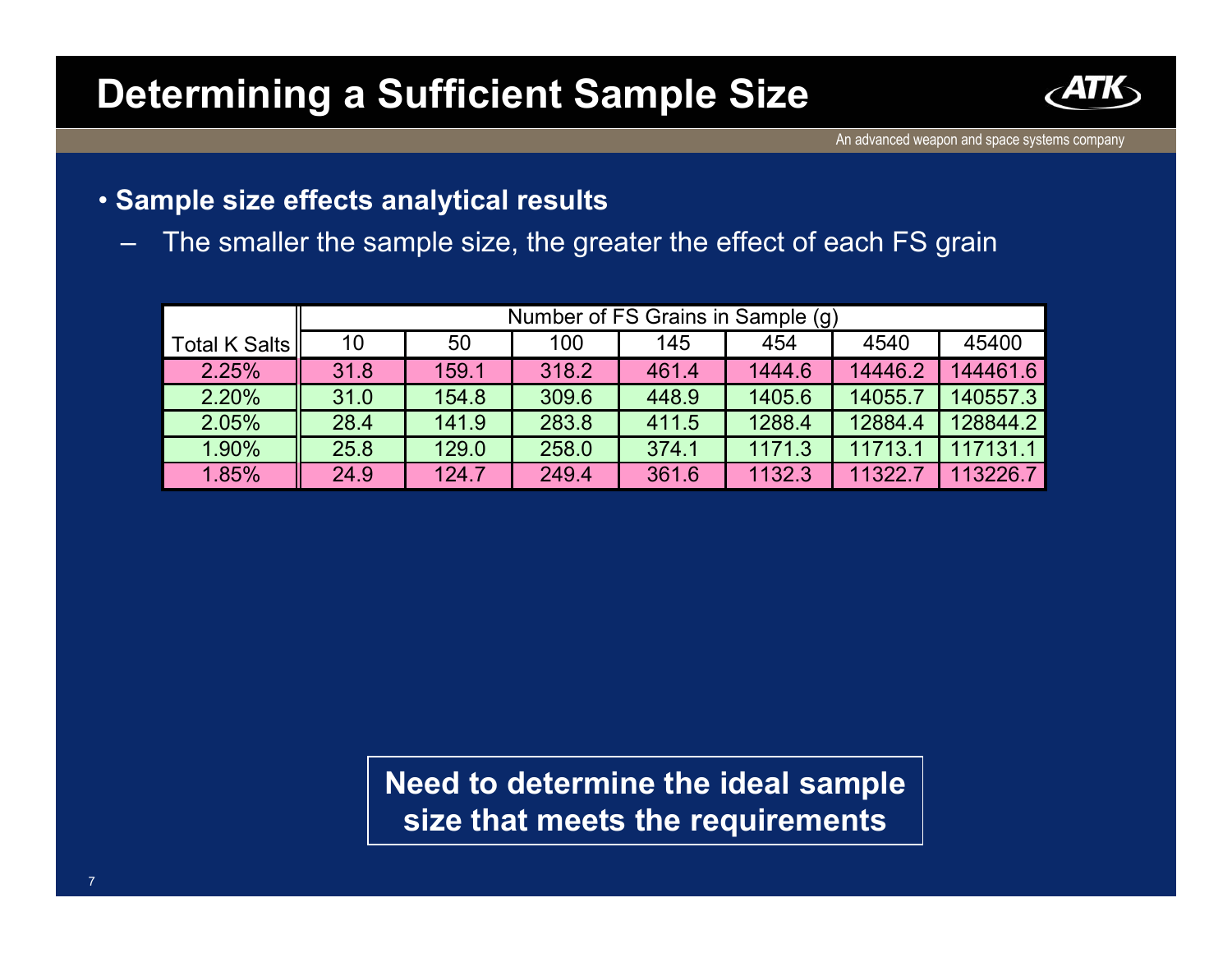

#### • **Theoretical calculation to predict the distribution of K salts for a statistically homogeneous mixture**



#### **A 1 lb. sample meets the requirements**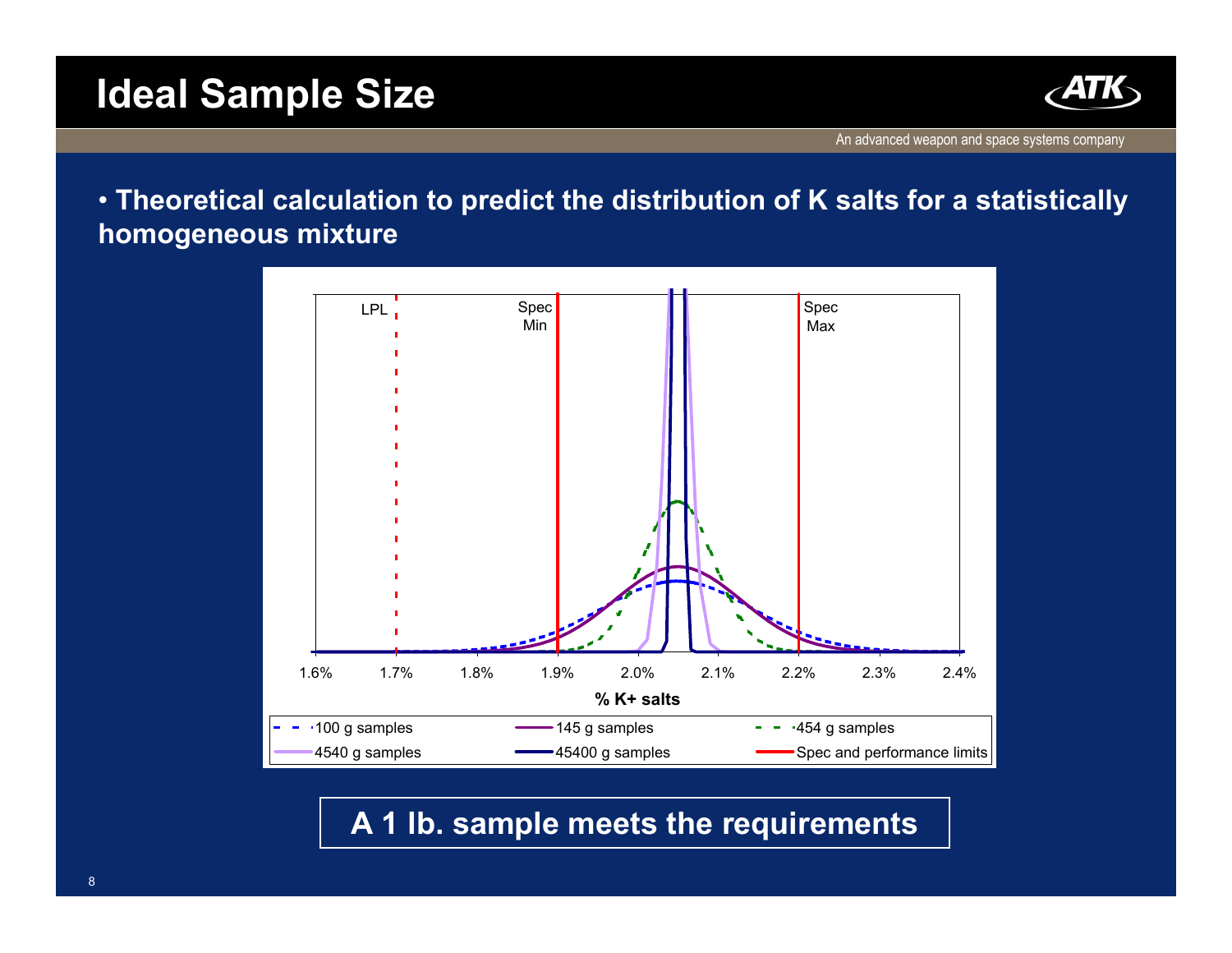### **Quantitative Analysis of Propellant Samples**



#### • **Past practice was to use AAS for potassium salt analysis**

- – Two issues identified
	- 1. Presence of FS grains increased SD
	- 2. Sample size is limited 50 gram max

| Sample<br><b>Size</b> | <b>FS</b><br>Present | Number of<br><b>Samples</b> | Average<br>$\frac{1}{2}$ | Minimum<br>$(\%)$ | Maximum<br>$(\%)$ | <b>SD</b> |
|-----------------------|----------------------|-----------------------------|--------------------------|-------------------|-------------------|-----------|
| 10 g                  | No                   |                             | 0.42                     | 0.41              | 0.45              | 0.01      |
| 10 g                  | Yes                  | 9                           | 2.13                     | 1.61              | 2.47              | 0.23      |
| 50 <sub>g</sub>       | Yes                  | 5                           | 2.10                     | 1.82              | 2.32              | 0.19      |

**An improved analytical method is needed**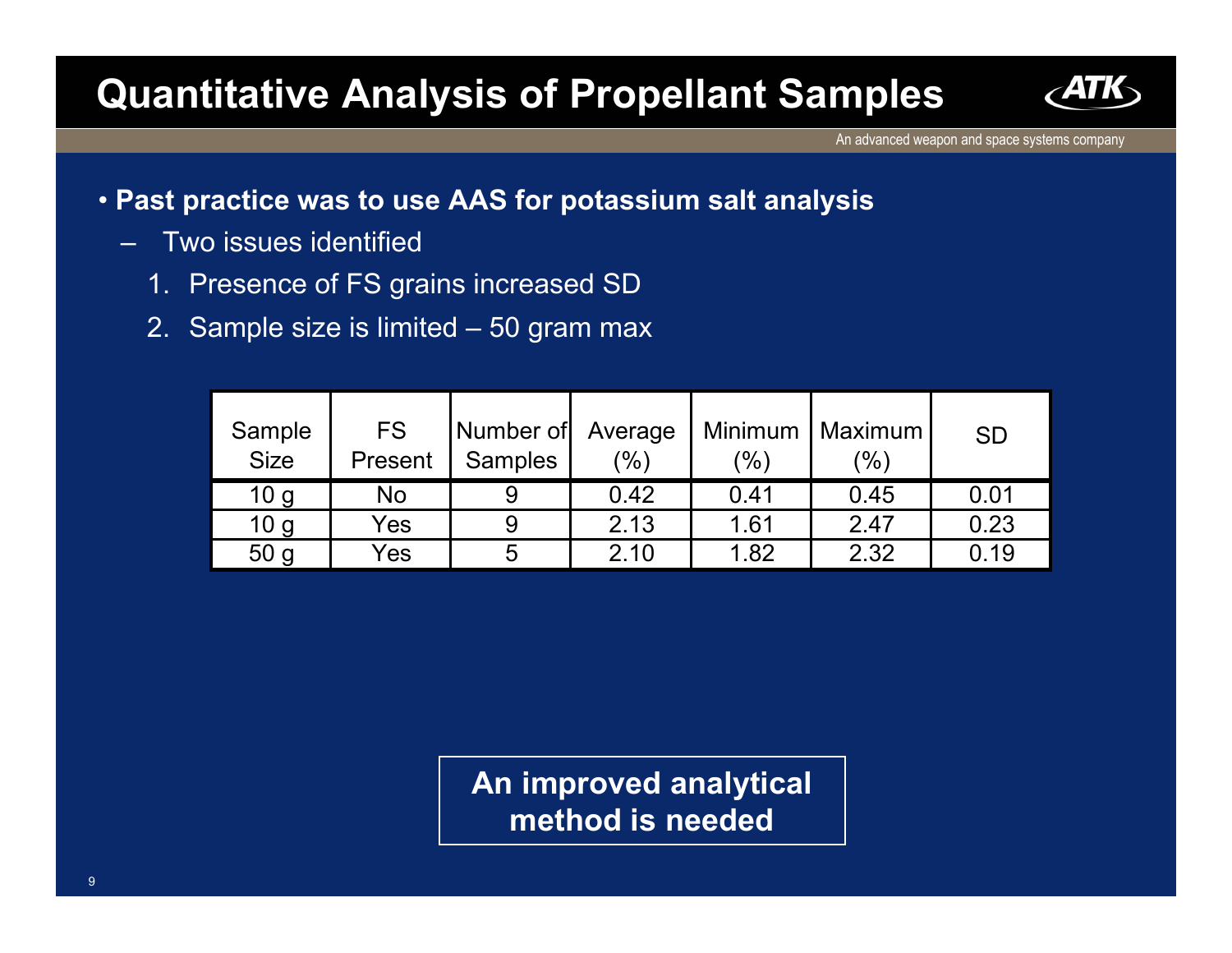### **Low-Tech Can be Better than High-Tech**



An advanced weapon and space systems company

#### • **FS grains contain potassium – an alkali metal**

- –FS grains "light up" when exposed to x-ray
- –**Positives** 
	- -High reliability and repeatability – 99%
	- Sample size up to 150 g
- –**Negatives** 
	- FS weight is estimated during calculations
	- -Spreading sample into a mono-layer



#### • **Desire a method to determine actual weight of components**

- Solvent system of a density to separate FS grains from propellant grains
- Components can be dried and weighed

**Density separation analytical method is most desirable**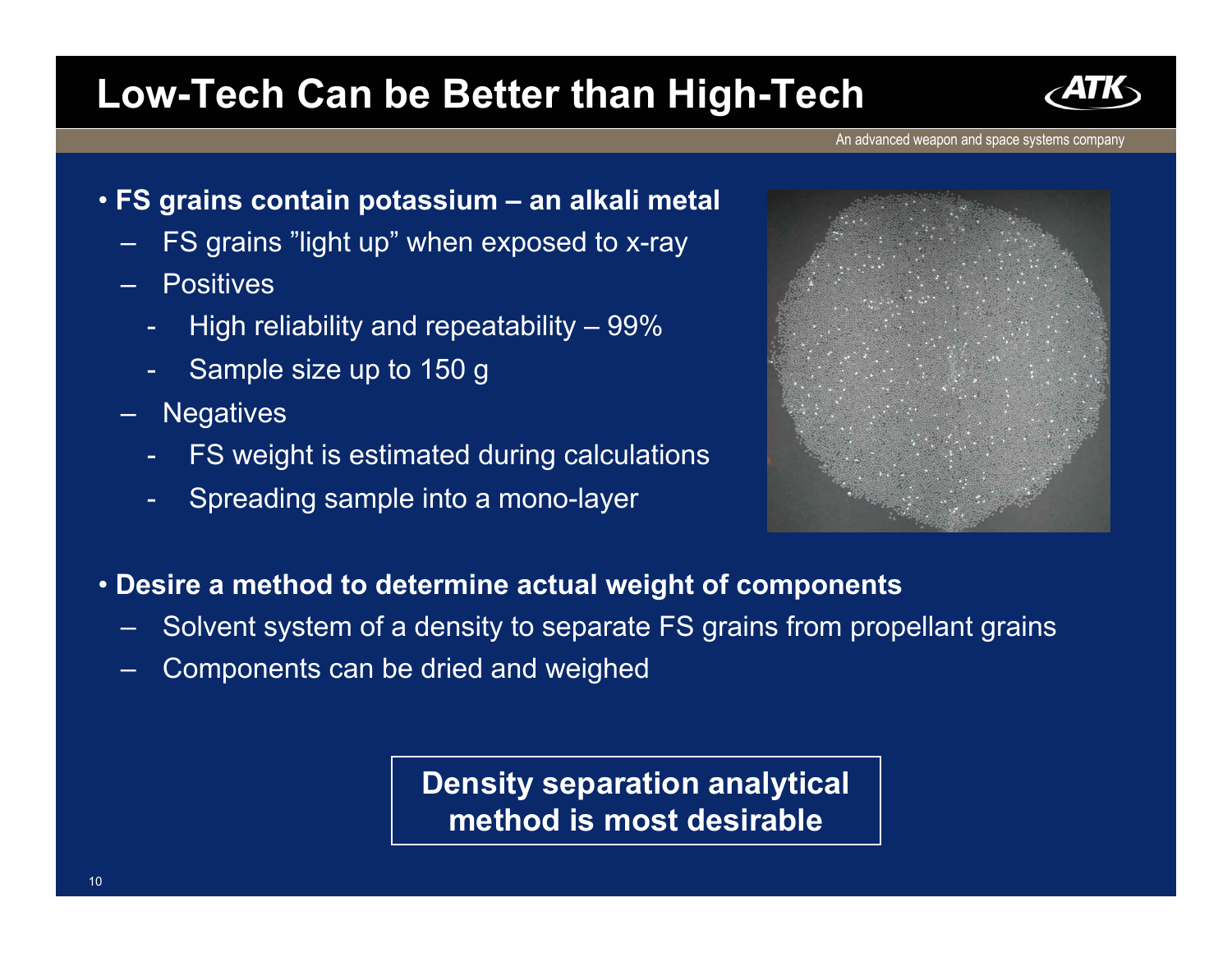# **Sampling is as Important as the Analysis**



#### • **J & J stressed the importance sampling on the final results**

- – Past practice was to sample using a scoop (highest error)
- **Now all samples are obtained with a sample splitter and rotary riffler**
	- – Sample splitter can handle drum-size quantities
	- Rotary riffler divides sample into 8 sub-samples



The diagram shows how large the error can be for Qualitative sampling errors different sampling and sample division methods. It can clearly be seen that rotary tube sample dividers produce the smallest qualitative variation (A). They achieve the highest degree of fractionating accuracy and are therefore clearly superior to all other methods. Sample splitters provide the best results of all the manual fractionating methods. A: Rotary tube sample dividers **B:** Sample splitters C: Disk dividers D: Heaping and dividing E: Random sampling (e.g. with a scoop)

Comparison of different sampling and sample division methods

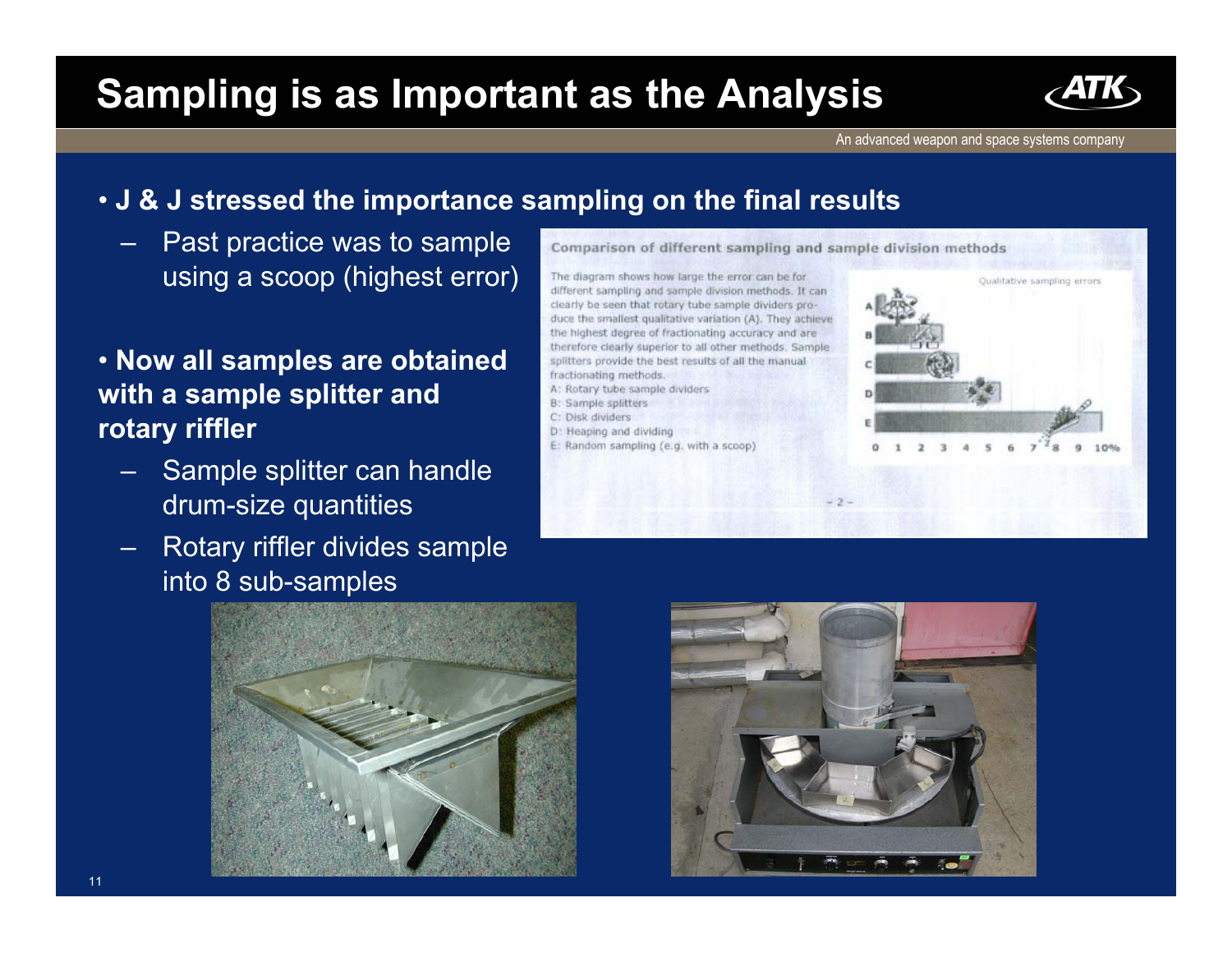# **Proving Homogeneity Through Sampling**



#### • **Past practice was to randomly select 5 drums from the propellant lot for acceptance testing per specification**

- A propellant lot could consist of up to 1,500 drums
- –50 drums of propellant are packed through each final blend cycle

• **Studies were conducted to prove the propellant is homogeneous within a blend cycle**

- –Randomly select a drum from each final blend cycle
- –Each drum sampled for analysis

**The number of samples shall be the greater of 20 samples per lot or 1 sample per 5,000 lb. of propellant**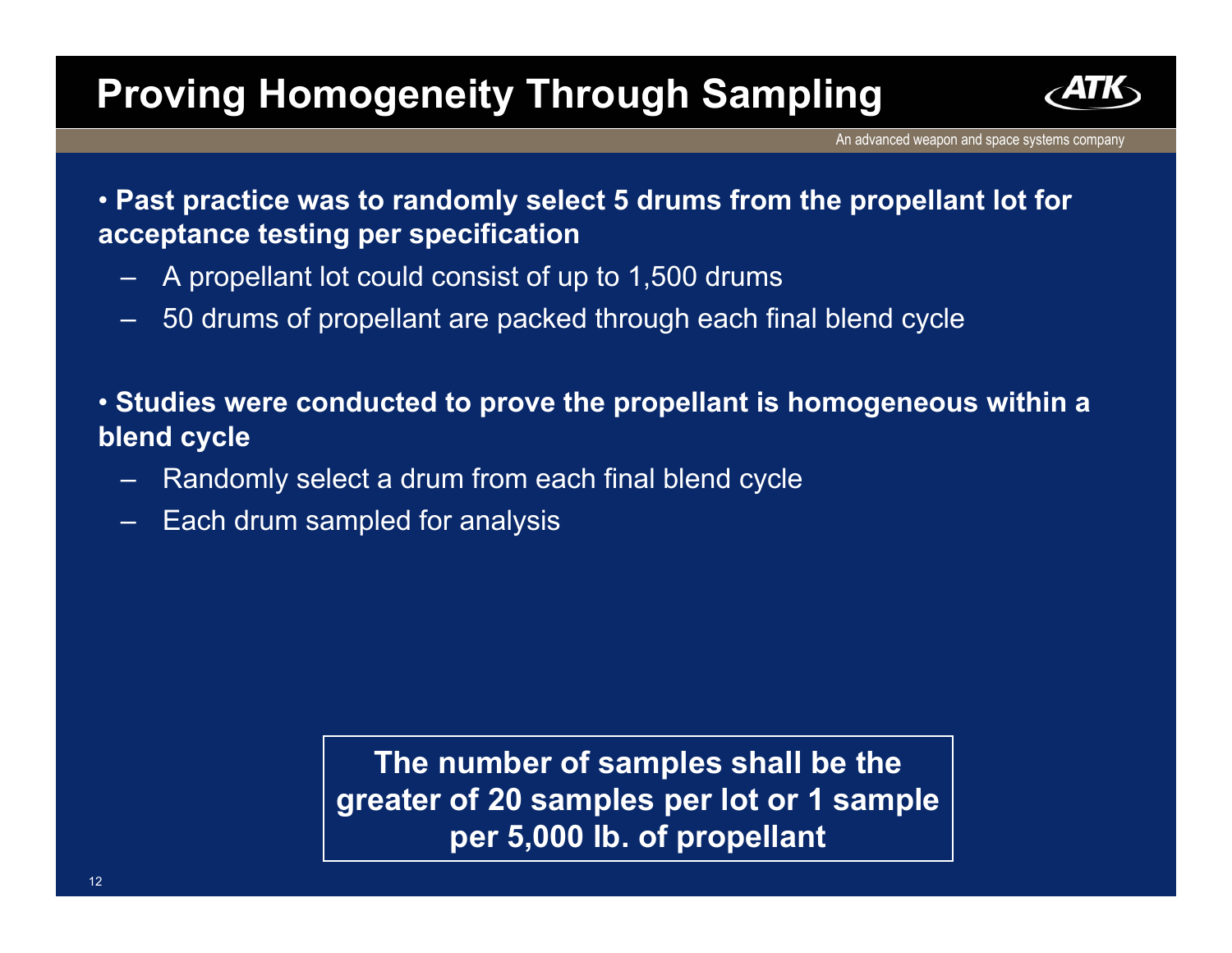# **Final Parameters for Measuring Homogeneity**



#### • **The quantitative definition of homogeneity**

- –All acceptance samples to be obtained using a sampling device
- –Analysis to be conducted using x-ray or density separation analysis
- –Population limits added to ensure propellant is above 1.7% K salts

| Criteria          | Sample      | Specification | Relative         | Maximum                  | <b>Population Limits</b> |                               | <b>Number</b>                                 |
|-------------------|-------------|---------------|------------------|--------------------------|--------------------------|-------------------------------|-----------------------------------------------|
|                   | <b>Size</b> | Range per     |                  | Standard   Population SD | for Lot                  |                               | Оt                                            |
| <b>Parameters</b> | (g)         | Sample        | <b>Deviation</b> | (%)                      |                          | $x(bar) - 3SD$ $x(bar) + 3SD$ | <b>Samples</b>                                |
| % K Salt          | 454         | $1.9 - 2.2\%$ | 4.0              | 0.08                     | $>1.8\%$                 | 2.3%                          | Greater of 20<br>per lot or 1 per<br>5000 lb. |

**In the end, the requirements for homogeneity are tighter for propellant than those required by the FDA for the pharmaceutical industry!**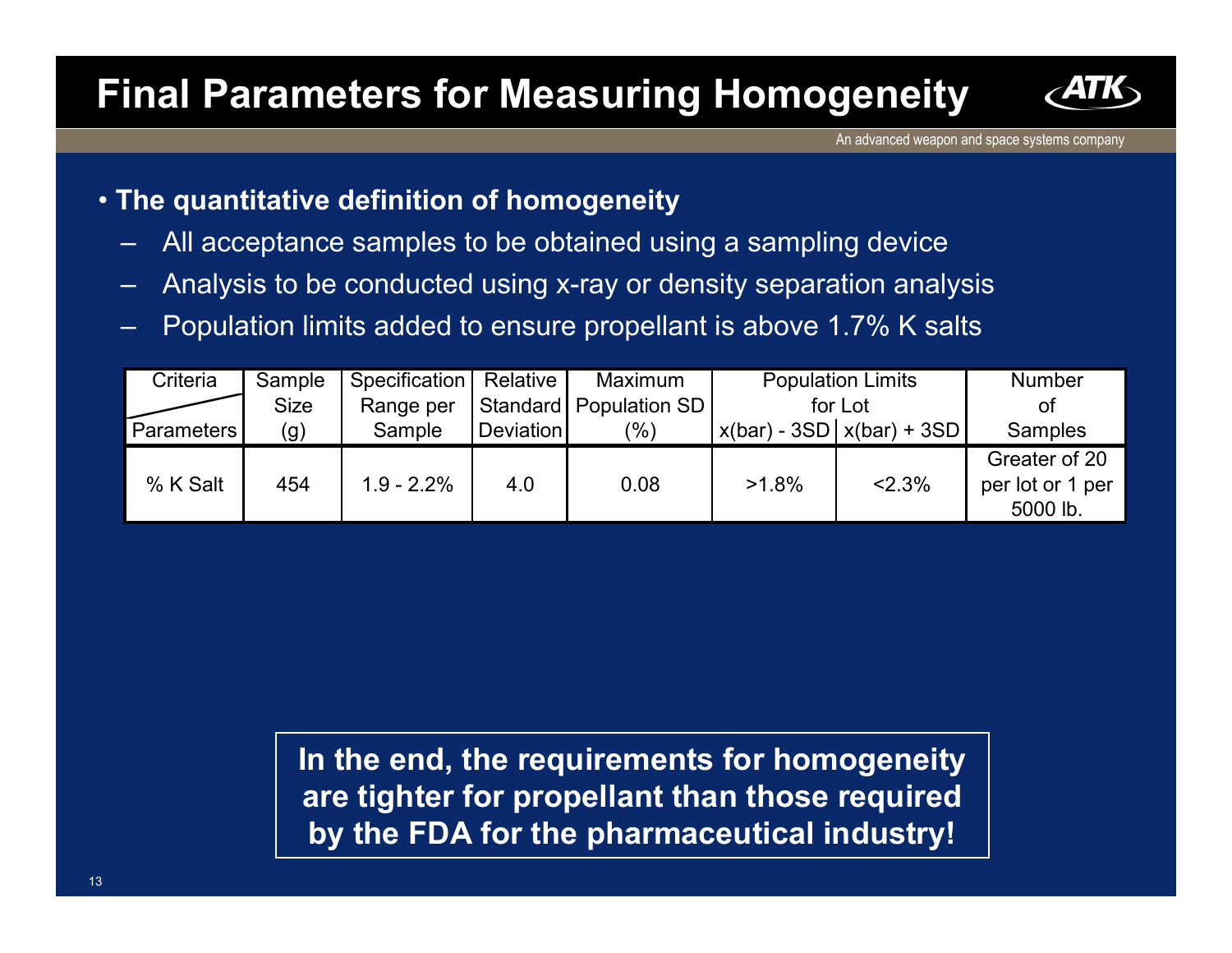# **Results of Homogeneity Improvements**



#### • **Implementation of process improvements have proven to be effective**

- All propellant samples meet the specification
- –Customer confidence in propellant has increased
- Muzzle SGGI has been reduced to desirable levels

|                | Criteria            | Sample      | Range          | Relative  | Maximum                  | <b>Population Limits</b><br>for Lot |                                       | Number                                        |
|----------------|---------------------|-------------|----------------|-----------|--------------------------|-------------------------------------|---------------------------------------|-----------------------------------------------|
|                |                     | <b>Size</b> | οf             |           | Standard   Population SD |                                     |                                       | оf                                            |
|                | <b>Parameters</b>   | (g)         | <b>Samples</b> | Deviation | (%)                      |                                     | $x(bar) - 3SD \mid x(bar) + 3SD \mid$ | Samples                                       |
| Requirements   | % K Salt            | 454         | $1.9 - 2.2\%$  | 4.0       | 0.08                     | $>1.8\%$                            | 2.3%                                  | Greater of 20<br>per lot or 1 per<br>5000 lb. |
| <b>Results</b> | Past<br>Practice    | 30          | 1.76-2.37%     | 7.1       | 0.15                     | 1.66%                               | 2.55%                                 | 48                                            |
|                | Current<br>Practice | 454         | 1.93-2.13%     | 2.9       | 0.06                     | 1.85%                               | 2.21%                                 | 28                                            |

**ATK has packed over 500,000 lb. of homogeneous propellant**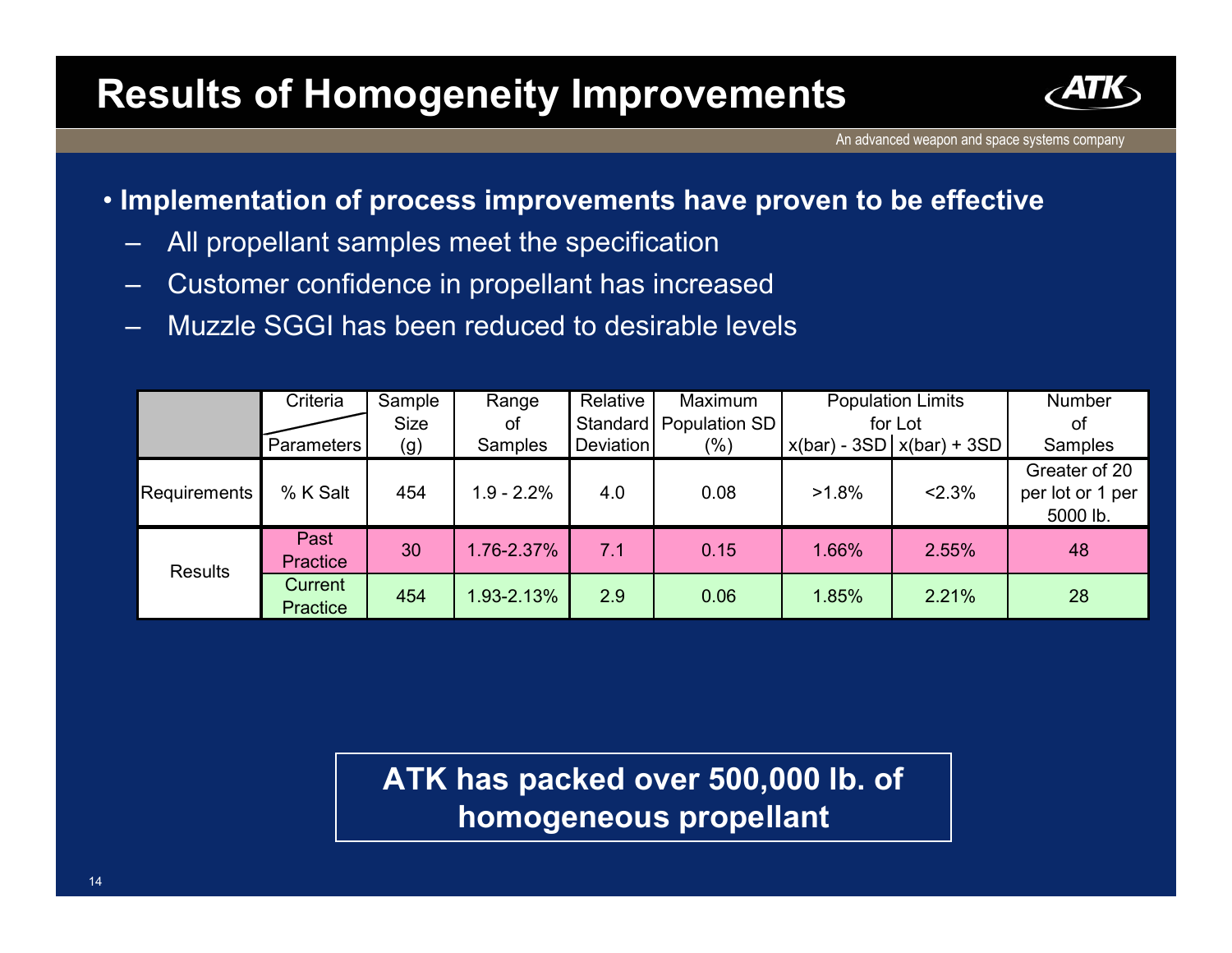### **Current Practices**



- **An example of a current production lot**
	- 1 lb. sample pulled every 5000 lb.
	- Analyzed by x-ray
	- Average = 2.03% K salts (SD = 0.06%)



**Variation reduced by more than 50%**